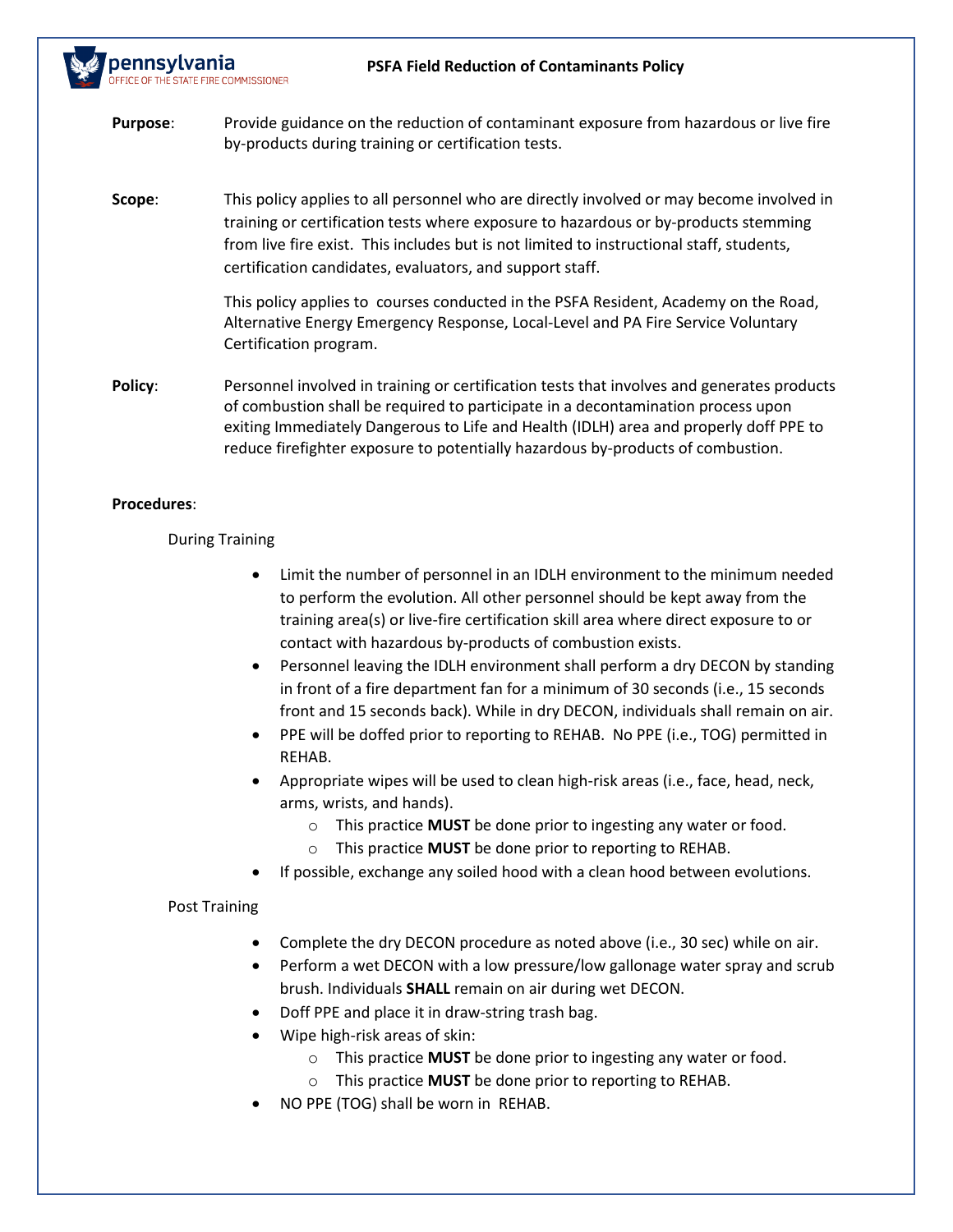

- Transport bagged gear in non-passenger vehicle compartment (if possible).
- Change out the contaminated street/station clothing worn under the PPE as soon as practical.
- Shower as soon as possible after the training (shower within the hour).
- Launder PPE as soon as possible following the training. Consider wearing protective gloves when handling contaminated PPE.
- For training done in inclement weather, dry DECON the PPE then bag the gear. The PPE can be decontaminated back at the station.
- DECON SCBAs per manufacturer recommendations or with soap and water.
- Clean (e.g., wash, wipe-down, etc.) any equipment used in the training or test.

### **Notes**:

- If specialty wipes are not available, soap and water can be substituted.
- Wet DECON can be enhanced with the use of mild detergent approved for use on PPE (TOG) by the manufacturer.

# **Definitions**

*Immediately Dangerous to Life and Health (OSHA)*: an atmospheric concentration of any toxic, corrosive or asphyxiant substance that poses an immediate threat to life or would cause irreversible or delayed adverse health effects or would interfere with an individual's ability to escape from a dangerous atmosphere.

*Immediately Dangerous to Life and Health (NFPA 1500)*: Any condition that would pose an immediate or delayed threat to life, cause irreversible adverse health effects, or Interfere with an individual's ability to escape unaided from a hazardous environment.

*Immediately Dangerous to Life and Health (NIOSH)*: Acute or short-term exposures to high concentrations of some airborne chemicals that can quickly overwhelm workers, resulting in a wide spectrum of undesirable health outcomes which may include irritation of the eyes and respiratory tract, severe irreversible health effects, impairment of the ability to escape from the exposure environment, and, in extreme cases death. Retrieved from:<https://www.cdc.gov/niosh/idlh/> (nd)

*Personnel*: Any individual participating in a training session or certification test to include students, candidates, instructors, supervisors, evaluators, or other support staff.

Personal Protection Equipment (PPE): Approved head protection (i.e., helmet), coat, pants, boots, Nomex hood, gloves, also known as Turn-out Gear (TOG).